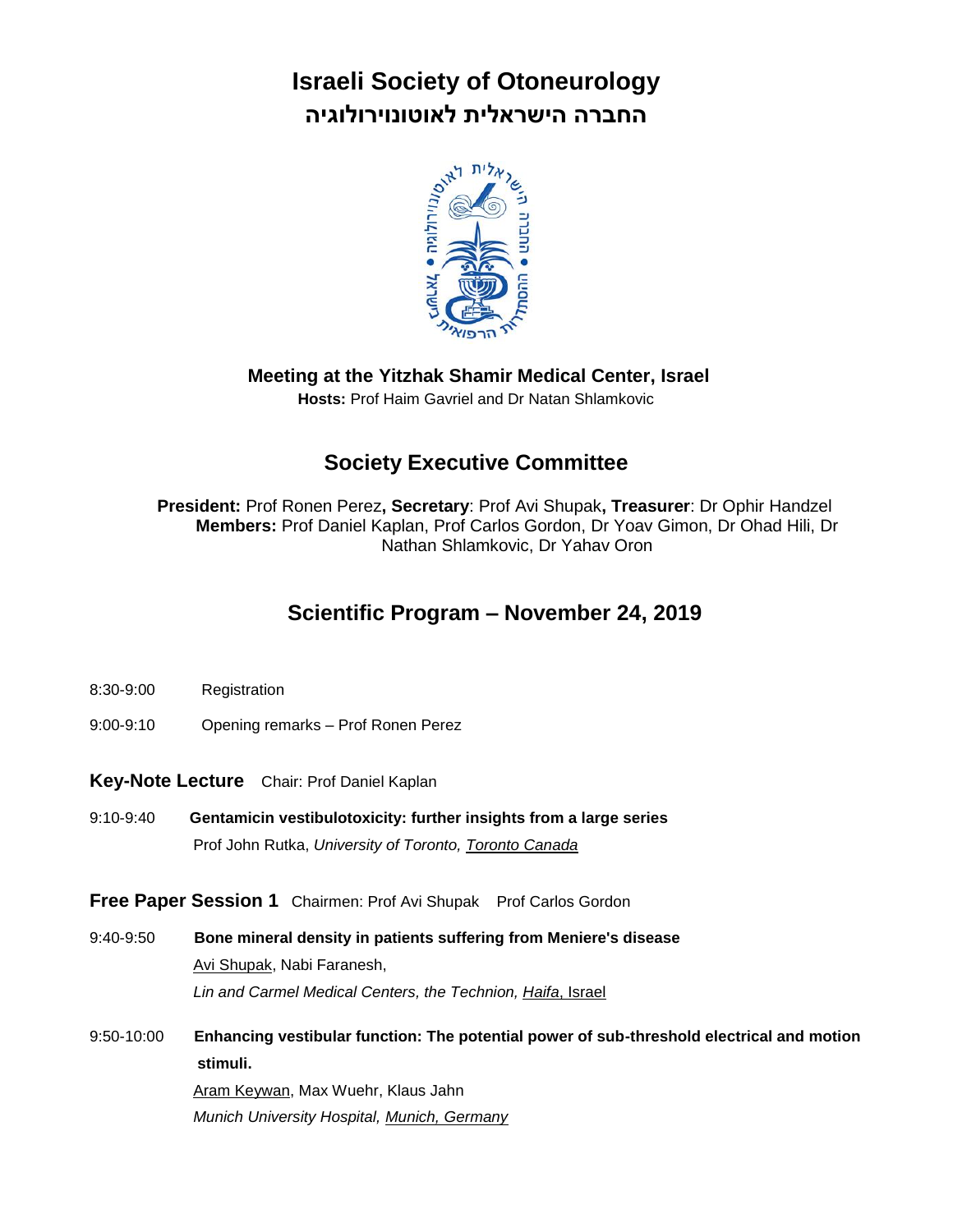- 1000-10:10 **Trans-Mastoid plugging of superior semicircular canal dehiscence: long-term follow-up** Chanan Shaul, Stefan Weder, Adrian Dragovic, Jean-Marc Gerard, Robert J.S. Briggs, *Shaare Zedek Medical Center, the Hebrew University, Jerusalem, Israel Royal Victorian Eye and Ear Hospital, University of Melbourne, Melbourne, Australia*
- 10:10-10:20 **Invasion patterns of squamous cell carcinoma of the external auditory canal: a temporal bone histopathology study** Omer Ungar, Felipe Santos, Joseph B. Nadol, Ophir Handzel *Sourasky Medical Center, Tel-Aviv University, Tel-Aviv, Israel Massachusetts Eye and Ear and Harvard Medical School, Boston, Massachusetts, U.S.A.*
- 10:20-10:30 **Planning the surgical approach for temporal bone tegmen defects** Omer Ungar, Oren Cavel, Dan M Fliss, Yahav Oron, Ophir Handzel *Sourasky Medical, Tel-Aviv University, Tel Aviv, Israel*

## **Coffee Break**

1030-1100

**Free Paper Session 2** Chairmen: Dr Yoav Gimon Dr Yahav Oron

1100-1110 **A novel device for quick quantification of binocular misalignment without recording eye movements** Yoav Gimmon, Mark J. Shelhamer, Michael C Schubert *Johns Hopkins University School of Medicine, Baltimore, MD, USA. Ben-Gurion University of the Negev, Be'er Sheva, Israel*

1110-1120 **The effect of the canalith repositioning procedure on gait and balance in benign paroxysmal positional vertigo patients .** *Yafit Cohen-Shwartz, Alon Kalron, Yael Nechemya Tel Aviv university , Maccabi Health Care, Tel-Aviv, Israel*

1120-1130 **Validity, reliability, interclass and intraclass correlations and characteristics of norms of the Zur Balance Scale** (ZBS) Oz Zur, Matan Ravid, Bar Aviv, Roy Ravid, Eli Carmeli *Ben Gurion University of the Negev, Beer Sheva, Israel. University of Haifa, Haifa, Israel*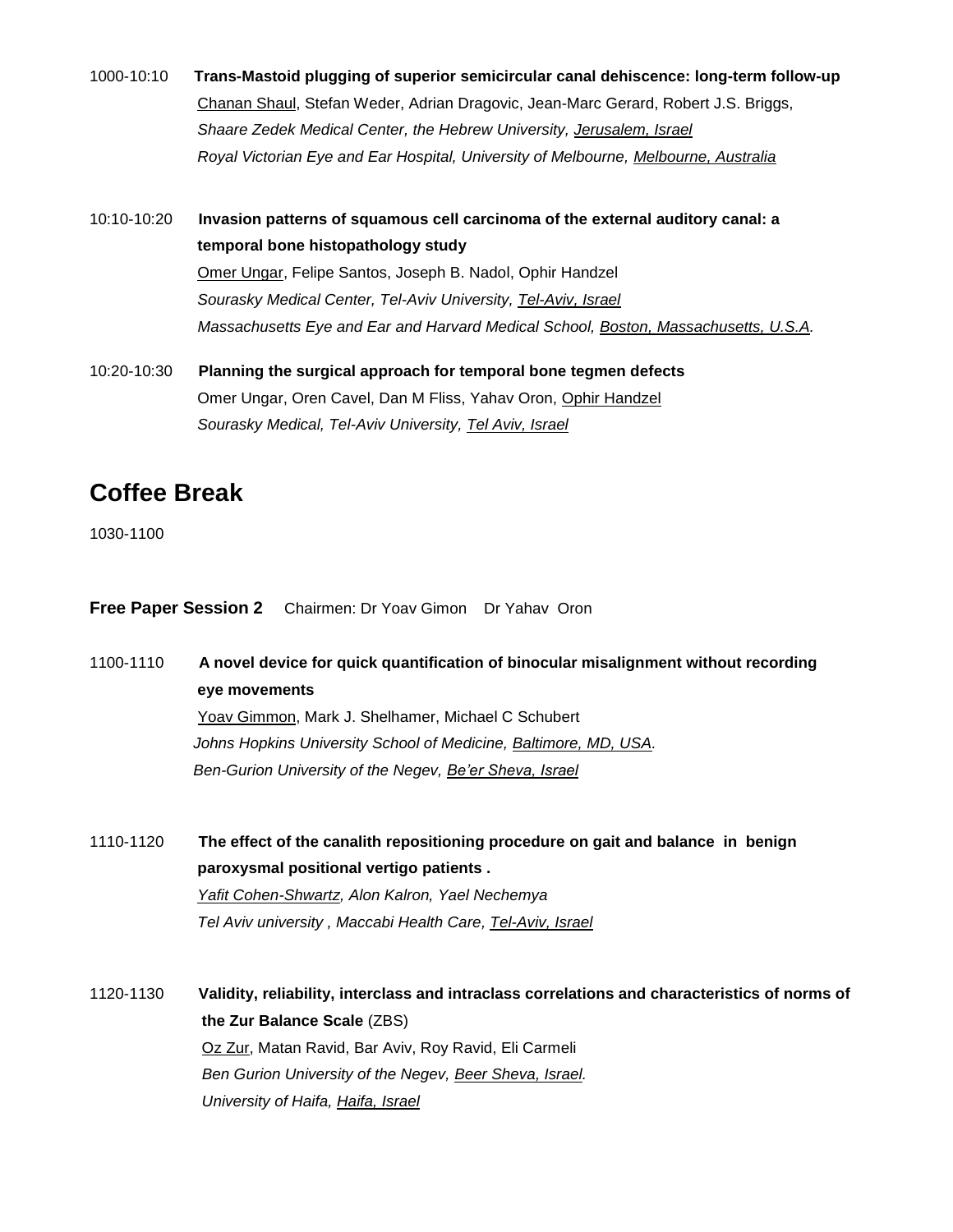### **Panel Discussion**

### 11:30-13:00 **Current clinical and research chalenges in cochlear implantation**

 **Moderator**: Prof Ronen Perez

 **Panelists**: Dr Ophir Handzel, Dr Ohad Hilli, Dr Michal Kaufmann–Yehezkely Prof Liat Kishon-Rabin, Prof Michal Luntz, Dr Yisgav Shapira

### **Lunch**

13:00-14:00

- **Key- Note Lecture** Chairman: Dr Nathan Shlamkovic
- 14:00-14:**30 Otosclerosis and the philosophy of stapes surgery** Prof Jeremy Lavy, *University College London Hospitals, London, UK*

**Free Paper Session 2** Chairmen: Dr Ophir Handzel Dr Ohad Hili

- 14:30-14:40 **Cochlear implantation outcome in straight forward cases: can we do more for adults who cannot understand speech using hearing aids alone?** Michal Luntz, Mahir Khuri, Ranin Khayr, Wadeah Gedaon Khuri, Noam Yehudai, Talma Shpak *Bnai-Zion Medical Center, the Technion, Haifa, Israel*
- 14:40-14:50 **Alpha one –antitrypsin Levels in the perilymph is related to the hearing loss etiology**  Sabri El-Saied, Daniel M Kaplan, Thomas Lenarz, Eli C Lewis, Athanasia Warnecke  *Soroka University Medical Center, Ben-Gurion University of the Negev, Be'er Sheva, Israel Hannover Medical School, Hannover, Germany*
- 14:50-15:00 **Cochlear implant outcomes in children with congenital inner ear anomalies** Yaniv D, Raveh E, Hilly O, Ulanovski D, Mormer H, Attias Y, Sokolov M Rabin and Schneider Children Medical Centers, Petach Tikva, Israel University of Haifa, Haifa, Israel
- 15:00-15:10 **Role of cochlear Implantation as a co-adjuvant procedure** Mauricio Cohen-Vaizer, Eran Fridman, Yona Vaisbuch, Moria Shapira, Lilach Gez-Saperstein Rambam Medical Center, the Technion, Haifa, Israel
- 15:10-15:20 **Cochlear implant associated labyrinthitis: a new entity?** Fahdi Ashkar, Cahtia Adelman, Shanit Rich, Michal Kaufmann– Yehezkely. Hadassah Hebrew University Medical Center, Jerusalem, Israel